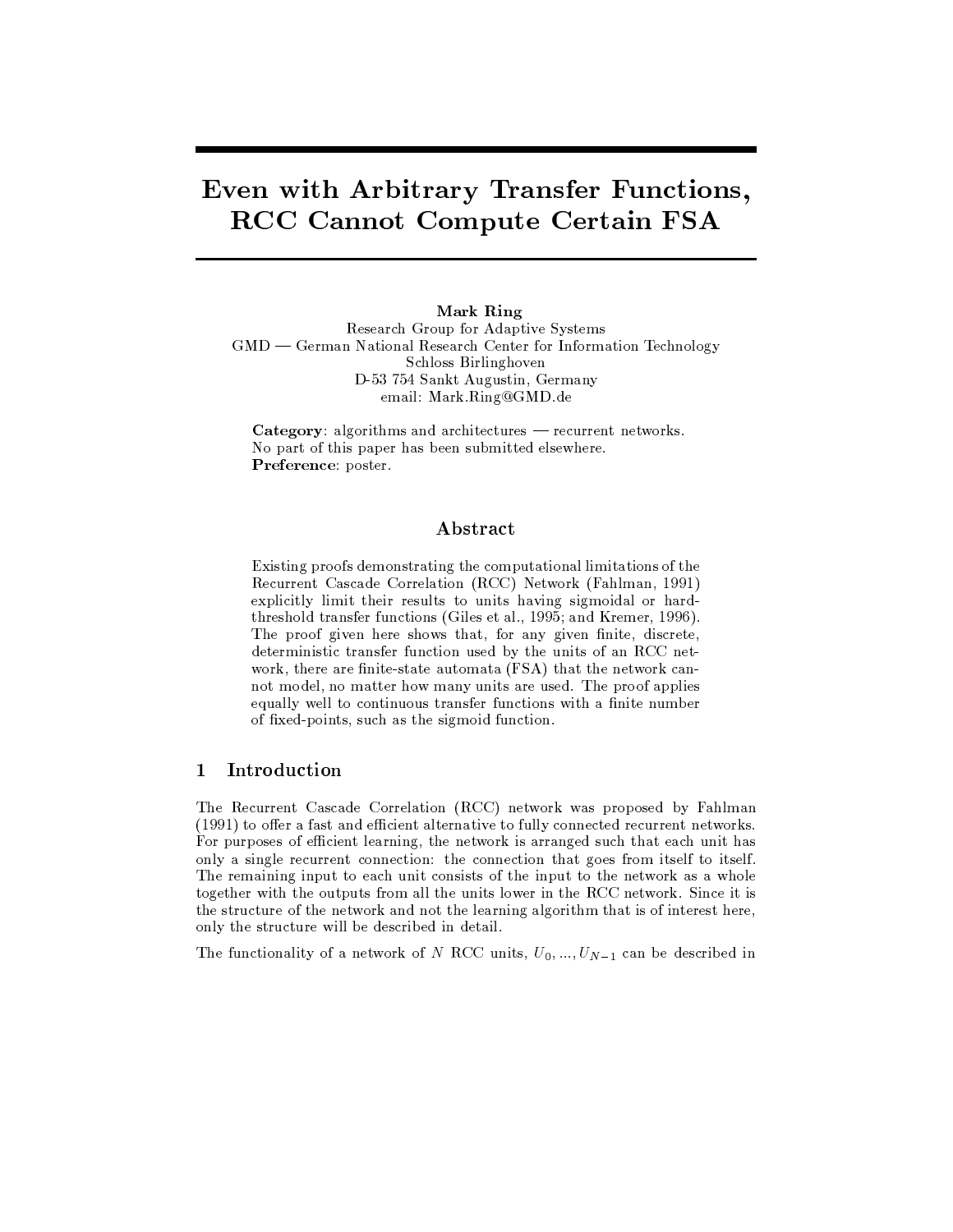

Figure 1: This finite-state automaton was shown by Giles et al. (1995) to be unrepresentable by an RCC network whose units have sigmoidal or hard-threshold transfer functions. The arcs are labeled with transition labels of the FSA which are given as input to the RCC network. The nodes are labeled with the output values that the network is required to generate. The node with an inner circle is an accepting or halting state.



Figure 2: This finite-state automaton is one of those shown by Kremer (1996) not to be representable by an RCC network whose units have a sigmoidal or hard-threshold transfer function. This FSA computes the parity of the inputs seen so far.

the following way:

$$
V_0(t) = f_0(i(t), V_0(t-1))
$$
\n(1)

$$
V_x(t) = f_x(i(t), V_x(t-1), V_{x-1}(t), V_{x-2}(t), ..., V_0(t)),
$$
\n(2)

where  $V_x(t)$  is the output value of  $U_x$  at time step t, and  $i(t)$  is the input to the network at time step  $t$ . The value of each unit is determined from: (1) the network input at the current time step,  $(2)$  its own value at the previous time step, and  $(3)$ the output values of the units lower in the network at the current time step. Since learning is not being considered here, the weights are assumed to be constant.

#### $\overline{2}$ **Existing Proofs**

The proof of Giles, et al (1995) showed that an RCC network whose units had a sigmoidal or hard-threshold transfer function cannot produce outputs that oscillate with a period greater than two when the network input is constant. (An oscillation has a period of x if it repeats itself every x steps.) Thus, the FSA shown in Figure 1 cannot be modeled by such an RCC network, since its output (shown as node labels) oscillates at a period greater than two given constant input. Kremer (1996) refined the class of FSA representable by an RCC network showing that, if the input to the net oscillates with period  $p$ , then the output can only oscillate with a period of  $\omega$ , where  $\omega$  is one of p's factors (or of 2p's factors if p is odd). An unrepresentable example, therefore, is the parity FSA shown in Figure 2, whose output has a period of four given the following input (of period two):  $0, 1, 0, 1, \ldots$  Both the proof by Giles et al. and that by Kremer are explicitly restricted to sigmoidal and hard-threshold transfer functions.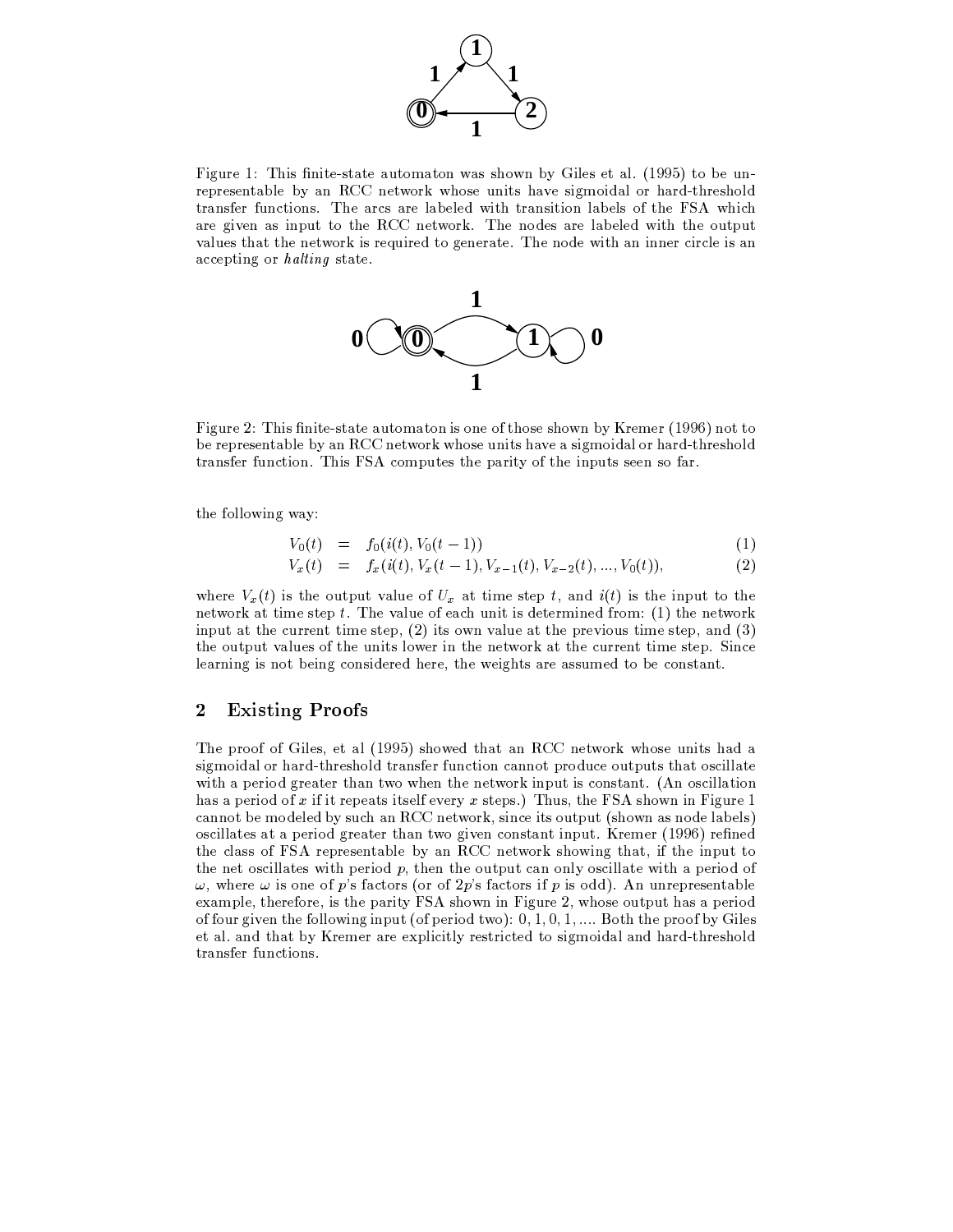

Figure 3: This finite-state automaton cannot be modeled with any RCC network whose units are capable of representing only  $k$  discrete outputs. The values within the circles are the state names and the output expected from the network. The arcs describe transitions from state to state, and their values represent the input given to the network when the transition is made. The dashed lines indicate an arbitrary number of further states between state 3 and state k which are connected in the same manner as states  $1, 2$ , and  $3$ .

#### 3 Details of the Proof

This section proves that RCC networks are incapable even in principle of modeling certain kinds of FSA, regardless of the sophistication of each unit's transfer function, provided only that the transfer function be finite, discrete, and deterministic. The terms "finite" and "discrete" mean only that the units of the RCC network are capable of generating a fixed number,  $k$ , of distinct output values. Since all functions implemented on a discrete computer fall into this category, this assumption is minor. (Furthermore, as will be discussed in Section 4, the outputs of most interesting continuous transfer functions reduce to only a small number of distinct values.) This generalized RCC network is proven here to be incapable of modeling the finite-state automaton shown in Figure 3.

For ease of exposition, let us call any FSA of the form shown in Figure 3 a  $CF^{k+1}$ for Cyclical FSA with  $k + 1$  states. Further, call a unit whose output can be any of k distinct values and whose input includes its own previous output, a DRU<sup>k</sup> for *Discrete Recurrent Unit*. These units are, of course, the units used by RCC networks, though the specific transfer function is not prescribed.

Clearly, a DRU<sup>k+1</sup> with a sufficiently sophisticated transfer function could by itself model a CF<sup>k+1</sup> by simply allocating one of its  $k + 1$  output values for each of the  $k+1$  states. At each step it would receive as input the last state of the FSA and the next transition and could therefore compute the next state. However, an RCC network composed exclusively of DRU<sup>k's</sup>, regardless of how many, can never model a  $CF^{k+1}$ , as will now be proven.

The proof is inductive and begins with the first unit in the network, which, after being given certain sequences of inputs, becomes incapable of distinguishing among any states of the FSA. The second step, the inductive step, proves that no finite number of such units can assist a unit higher in the RCC network in making a distinction between any states of the  $CF^{k+1}$ .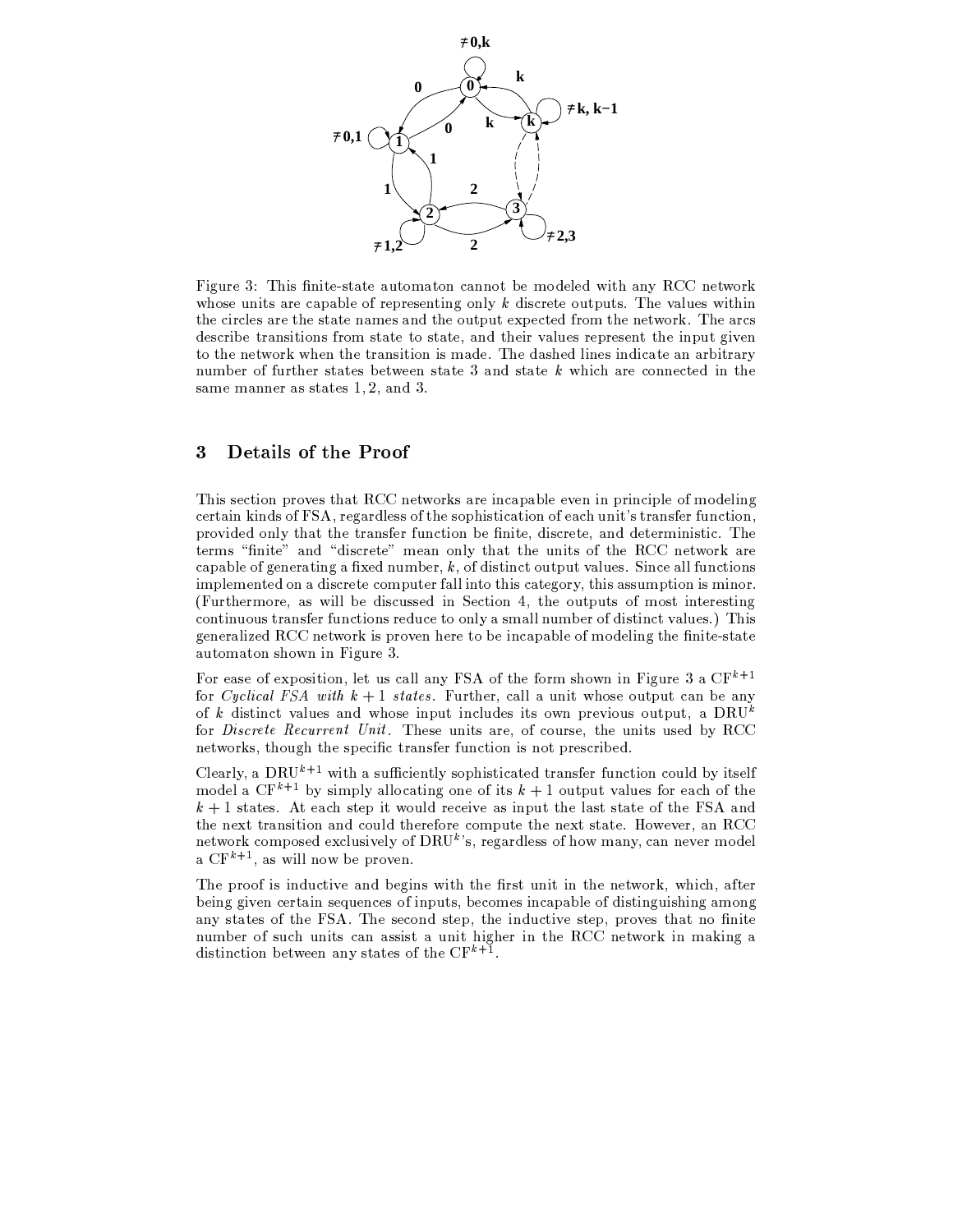**Lemma 1** No DRU<sup>k</sup> whose input is the current transition of a  $CF^{k+1}$  can reliably distinguish among any states of the  $CF^{k+1}$ . More specifically, at least one of the DRU<sup>k'</sup>'s k output values can be generated in all of the  $CF^{k+1}$ 's  $k+1$  states.

**Proof:** Let us name the DRU<sup>k</sup>'s k distinct output values  $V^0, V^1, ..., V^{k-1}$ . The mapping function implemented by the DRU<sup> $k$ </sup> can be expressed as follows:

$$
(V^x, i) \Rightarrow V^y,
$$

which indicates that when the unit's last output was  $V^x$  and its current input is i, then its next output is  $V^y$ .

Since a  $CF<sup>k</sup>$  is cyclical, the arithmetic in the following will also be cyclical (i.e., modular):

$$
x \oplus y \equiv \begin{cases} x+y & \text{if } x+y < k \\ x+y-k & \text{if } x+y \ge k \end{cases}
$$

$$
x \ominus y \equiv \begin{cases} x-y & \text{if } x \ge y \\ x+k-y & \text{if } x < y \end{cases}
$$

where  $0 \leq x < k$  and  $0 \leq y < k$ .

Since it is impossible for the DRU<sup>k</sup> to represent each of the CF<sup>k+1</sup>'s  $k+1$  states with a distinct output value, at least two of these states must be represented ambiguously by the same value. That is, there are two CF<sup>k+1</sup> states a and b and one DRU<sup>k</sup> value  $V^{a/b}$  such that  $V^{a/b}$  can be generated by the unit both when the FSA is in state  $a$  and when it is in state  $b$ . Furthermore, this value will be generated by the unit given an appropriate sequence of inputs. (Otherwise the value is *unreachable*, serves no purpose, and can be discarded, reducing the unit to a  $DRU^{k-1}$ .)

Once the DRU<sup>k</sup> has generated  $V^{a/b}$ , it cannot in the next step distinguish whether the FSA's current state is a or b. Since the FSA could be in either state a or b, the next state after a b transition could be either a or  $b \oplus 1$ . That is:

$$
(V^{a/b}, b) \Rightarrow V^{a/b \oplus 1}, \tag{3}
$$

where  $a \oplus b \geq b \oplus a$  and  $k > 1$ . This new output value  $V^{a/b \oplus 1}$  can therefore be generated when the FSA is in either state a or state  $b \oplus 1$ . By repeatedly replacing b with  $b \oplus 1$  in Equation 3, all states from b to  $a \oplus 1$  can be shown to share output values with state a, i.e.,  $V^{a/b}$ ,  $V^{a/b\oplus 1}$ ,  $V^{a/b\oplus 2}$ , ...,  $V^{a/a\ominus 2}$ ,  $V^{a/a\ominus 1}$  all exist.

Repeatedly substituting  $a \ominus 1$  and a for a and b respectively in the last paragraph produces values  $V^{x/y}$   $\forall x, y \in [0, 1, ..., k+1]$ . There is, therefore, at least one value that can be generated by the unit in both states of every possible pair of states.

Since there are  $\binom{k+1}{2}$  distinct pairs but only k distinct output values, and since

$$
\left\lceil\frac{\binom{k+1}{2}}{k}\right\rceil>1,
$$

when  $k > 1$ , then not all of these pairs can be represented by unique V values. At least two of these pairs must share the same output value, and this implies that some  $V^{a/b/c}$  exists that can be output by the unit in any of the three FSA states  $a, b, \text{ and } c.$ 

Starting with

$$
(V^{a/b/c}, c) \Rightarrow V^{a/b/c \oplus 1},
$$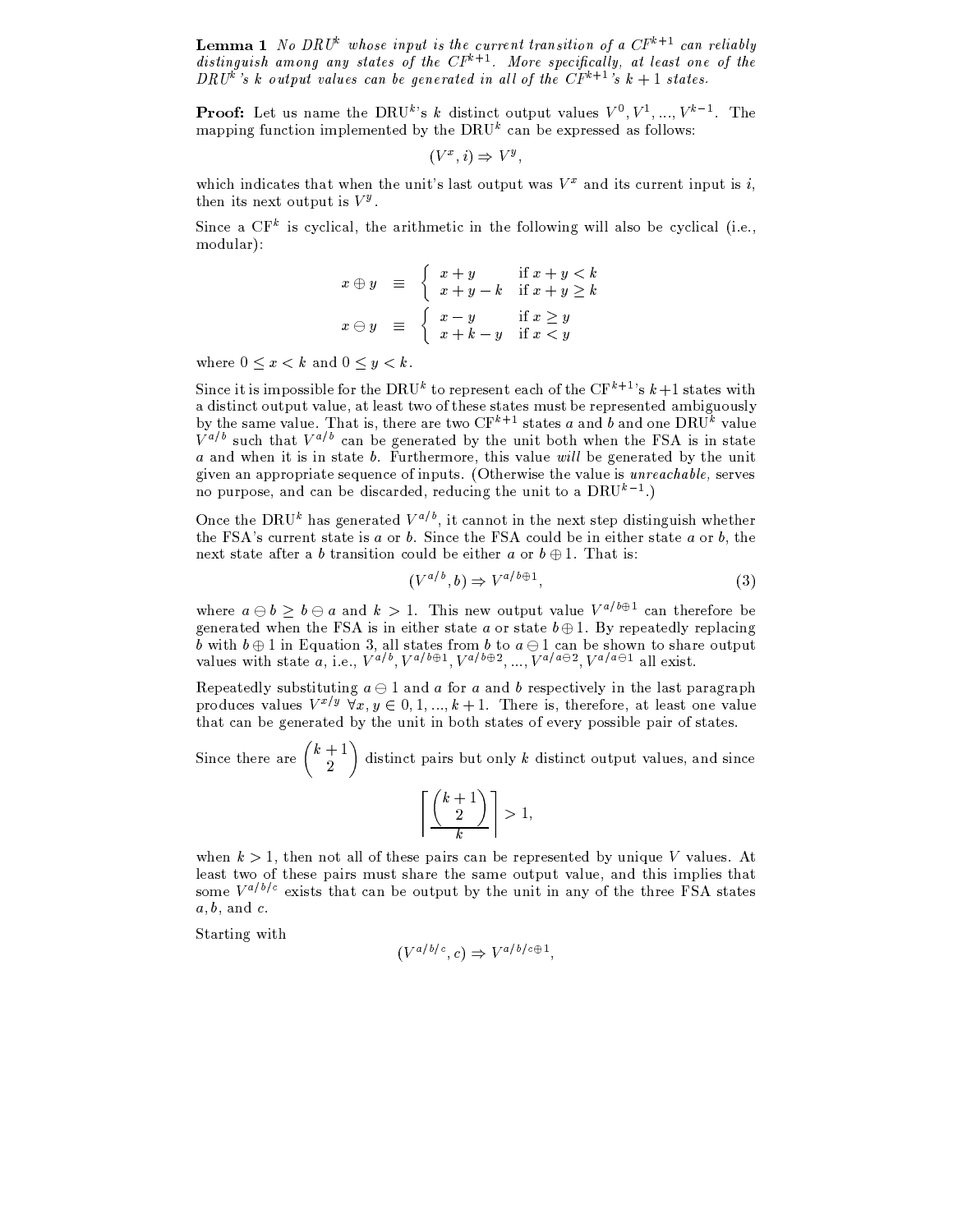and following the same argument given above for  $V^{a/b}$ , there must be a  $V^{x/y/z}$  for all triples of states x, y, and z. Since there are  $\binom{k+1}{3}$  distinct triples but only k distinct output values, and since

$$
\left\lceil \frac{\binom{k+1}{3}}{k} \right\rceil > 1,
$$

where  $k > 3$ , some  $V^{a/b/c/d}$  must also exist.

This argument can be followed repeatedly since:

$$
\left\lceil \frac{\binom{k+1}{m}}{k} \right\rceil > 1,
$$

for all  $m \leq k + 1$ , including when  $m = k$ . Therefore, there is at least one  $V^{0/1/2/\ldots/k/k+1}$  that can be output by the unit in any of the  $k+1$  states of the  $CF^{k+1}$ . Call this value and any other that can be generated in all FSA states  $V^k$ . All  $V^k$ 's are reachable (else they could be discarded and the above proof applied for DRU<sup>l</sup>,  $l < k$ ). When a  $V^k$  is output by a DRU<sup>k</sup>, it does not distinguish any states of the  $CF^{k+1}$ .

**Lemma 2** Once a DRU<sup>k</sup> outputs a  $V^k$ , all future outputs will also be  $V^k$ 's.

**Proof:** The proof is simply by inspection, and is shown in the following table:

| Actual State  | - Transition - Next State |                  |
|---------------|---------------------------|------------------|
| x             | x                         | $x \oplus 1$     |
| $x \oplus 1$  | x                         | $\boldsymbol{x}$ |
| $x\oplus 2$   | x                         | $x \oplus 2$     |
| $x \oplus 3$  | x                         | $x \oplus 3$     |
| $\cdots$      | .                         | .                |
| $x \ominus 2$ | x                         | $x \ominus 2$    |
| $x \ominus$   |                           | x.               |

If the unit's last output value was a  $V^k$ , then the FSA might be in any of its  $k+1$ possible states. As can be seen, if at this point any of the possible transitions is given as input, the next state can also be any of the  $k+1$  possible states. Therefore, no future input can ever serve to lessen the unit's ambiguity.

**Theorem 1** An RCC network composed of any finite number of DRU<sup>k</sup>'s cannot model a  $CF^{k+1}$ .

**Proof:** Let us describe the transitions of an RCC network of N units by using the following notation:

 $((V_{N-1}, V_{N-2}, ..., V_1, V_0), i) \Rightarrow (V'_{N-1}, V'_{N-2}, ..., V'_1, V'_0),$ 

where  $V_m$  is the output value of the m'th unit (i.e.,  $U_m$ ) before the given input, i, is seen by the network, and  $V'_m$  is  $U_m$ 's value after i has been processed by the network. The first unit,  $U_0$ , receives only i and  $V_0$  as input. Every other unit  $U_x$ receives as input *i* and  $V_x$  as well as  $V'_y, y < x$ .

The first unit,  $U_0$ , can be shown using Lemma 1 to eventually generate a value  $V_0^k$  which can be produced in all states of the CF<sup>k+1</sup>. From Lemma 2, the unit will continue to produce  $V_0^k$  values after this point.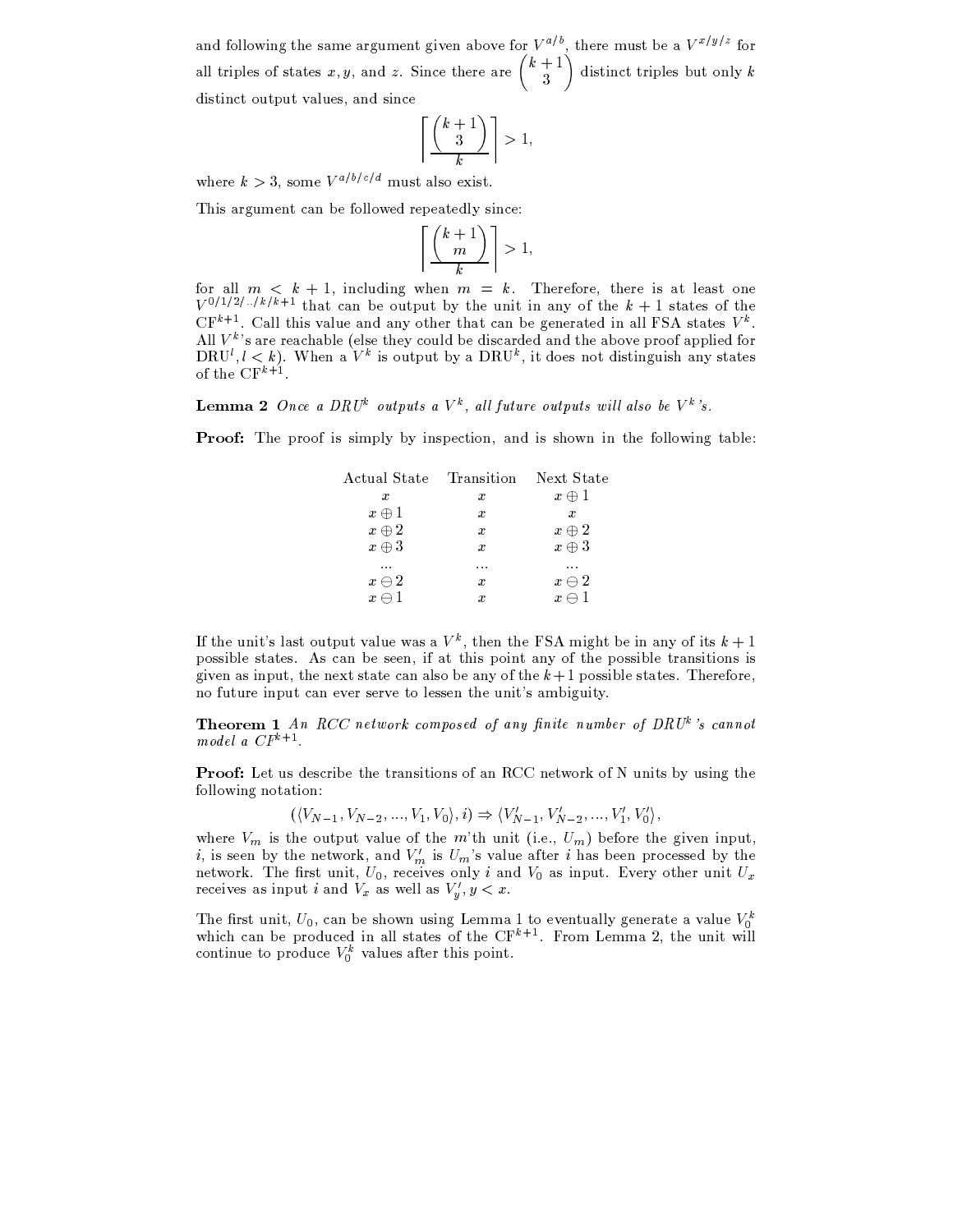Given any finite number N of DRU<sup>k</sup>'s,  $U_{m-1},..., U_0$  that are producing their  $V_k$  values,  $V_{N-1}^k,..., V_0^k$ , the next higher unit,  $U_N$ , will be incapable of disambiguating all states by itself, i.e., at least two FSA sta output values,  $V_N^{a/b}$ . Since none of the units  $U_{N-1},..., U_0$  can distinguish between any states (including a and b),

$$
(\langle V_N^{a/b}, V_{N-1}^k, \ldots, V_1^k, V_0^k \rangle, b) \Rightarrow \langle V_N^{a/b \oplus 1}, V_{N-1}^k, \ldots, V_1^k, V_0^k \rangle,
$$

assuming that  $b \ominus a \geq a \ominus b$  and  $k > 1$ . The remainder of the proof follows identically along the lines developed for Lemmas 1 and 2. The result of this development is that  $U_N$  also has a set of reachable output values  $V_N^k$  that can be produced in any state of the FSA. Once one such value is produced, no less-ambiguous value is ever generated. Since no RCC network containing any number of  $DR\check{U}^k$ 's can over time distinguish among any states of a  $CF<sup>k+1</sup>$ , no such RCC network can model such an FSA.

#### **Continuous Transfer Functions**  $\overline{\mathbf{4}}$

Sigmoid functions can generate a theoretically infinite number of output values; if represented with 32 bits, they can generate  $2^{32}$  outputs. This hardly means, however, that all such values are of use. In fact, as was shown by Giles et al. (1995), if the input remains constant for a long enough period of time (as it can in all  $CF^{k+1}$ 's), the output of sigmoid units will converge to a constant value (a fixed point) or oscillate between two values. This means that a unit with a sigmoid transfer function is in principle a  $DRU<sup>2</sup>$ . Most useful continuous transfer functions (Gaussians, for example), exhibit the same property, reducing to only a small number of distinct output values when given the same input repeatedly. The results shown here are therefore not merely theoretical, but are of real, practical significance.

#### $\overline{5}$ Conclusion

The principle conclusion of this paper is that RCC networks are in principle unable to model any FSA containing a  $CF<sup>k+1</sup>$  (such as that shown in Figure 3), given deterministic units limited to generating  $k$  possible output values, regardless of the sophistication of the transfer function that generates these values. This places an upper bound on the computational capabilities of an RCC network. Less sophisticated transfer functions, such as the sigmoid units investigated by Giles et al. and Kremer may have even greater limitations. Figure 2, for example, could be modeled by a single sufficiently sophisticated DRU<sup>2</sup>, but cannot be modeled by an RCC network composed of hard-threshold or sigmoidal units. Hard-threshold units, though they are capable of representing two distinct outputs, cannot exploit all mappings from inputs to outputs, which is why a network of these units cannot model these FSA's.

The FSA shown in Figure 3 is composed of a set of forward links that traverses the  $k+1$  states using  $k+1$  transition labels, and a set of backwards links using the same transition labels. Though I do not offer a proof, I do conjecture that the backwards links are unnecessary. I have used them here because they greatly simplify the proof. Without the links, the FSA is somewhat simpler and suggests more directly what the RCC network structure cannot model. In particular, it cannot model FSA's that rely on a state representation distributed across multiple units in which the state components represented by higher units are needed to determine parts of the state represented by lower units. This does not imply that any cycle containing more than k states cannot be modeled by a network of  $DRU<sup>k</sup>$ s, however. In some cases